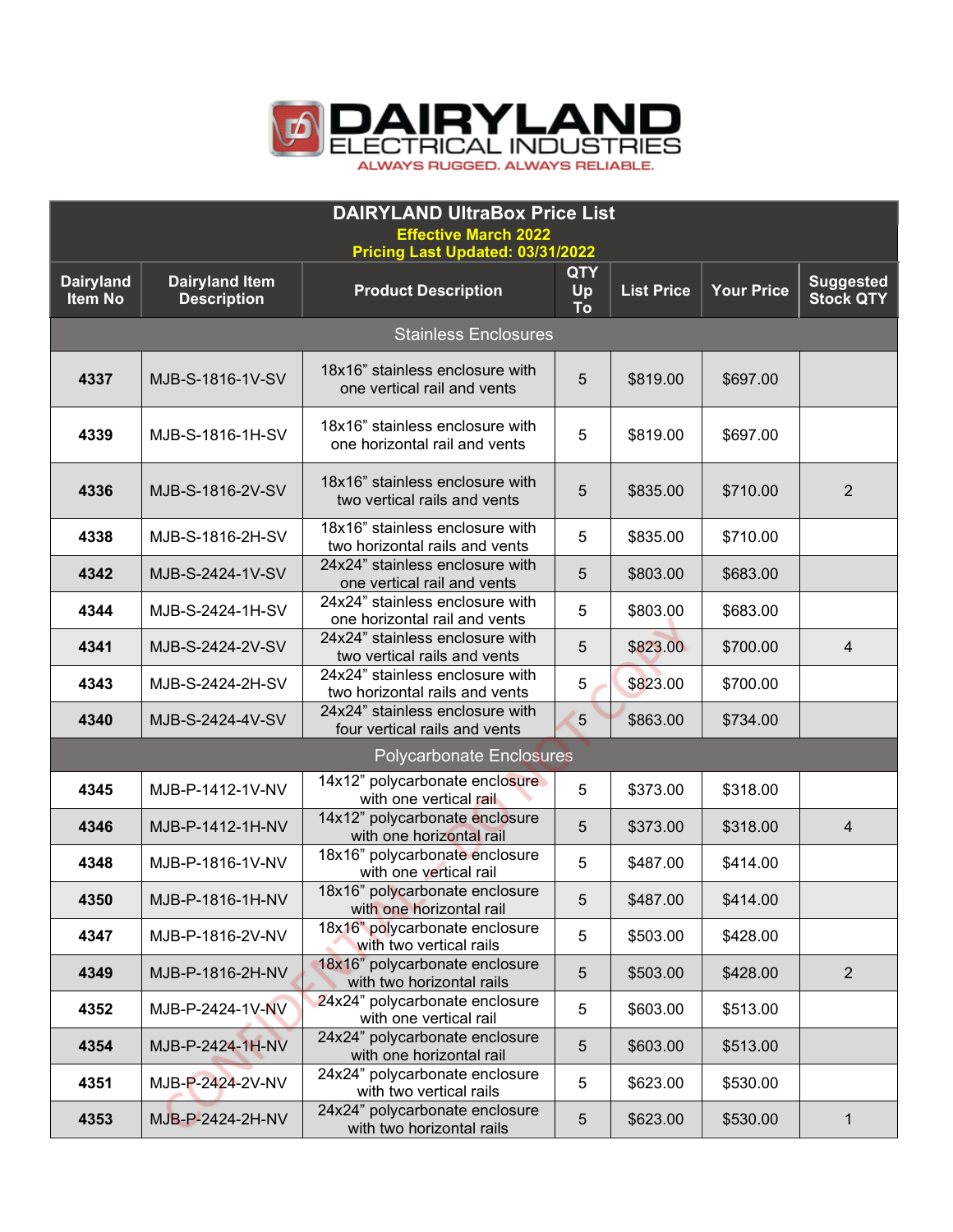|      |                      | <b>Shunt Modules</b>                        |                |          |          |    |
|------|----------------------|---------------------------------------------|----------------|----------|----------|----|
| 4057 | <b>SM-SW5A-50-S</b>  | SW type 5A / 50mV single shunt              | $\overline{7}$ | \$52.14  | \$44.32  |    |
| 4055 | <b>SM-SW50A-50-S</b> | SW type 50A / 50mV single shunt             | $\overline{7}$ | \$48.14  | \$40.92  | 4  |
| 4056 | SM-SW100A-50-S       | SW type 100A / 50mV single<br>shunt         | 3              | \$48.62  | \$41.33  |    |
| 4083 | SM-SW50A-50-D        | SW type 50A / 50mV double<br>shunt          | 5              | \$77.66  | \$66.01  |    |
| 4064 | <b>SM-SW5A-50-D</b>  | SW type 5A / 50mV double shunt              | 5              | \$81.66  | \$69.41  |    |
| 4059 | <b>SM-SS25A-25-S</b> | SS type 25A / 25mV single shunt             | 7              | \$46.54  | \$39.56  | 8  |
| 4066 | SM-SS25A-25-D        | SS type 25A / 25mV double shunt             | 5              | \$70.47  | \$59.90  | 25 |
| 4061 | <b>SM-RS5A-50-S</b>  | RS type 5A / 50mV single shunt              | $\overline{7}$ | \$42.46  | \$36.09  |    |
| 4068 | <b>SM-RS5A-50-D</b>  | RS type 5A / 50mV double shunt              | 5              | \$62.31  | \$52.96  |    |
| 4058 | SM-SO50A-50-S        | SO type 50A / 50mV single shunt             | $\overline{7}$ | \$55.16  | \$46.89  |    |
| 4065 | SM-SO50A-50-D        | SO type 5A / 50mV double shunt              | 5              | \$87.36  | \$74.26  |    |
| 4060 | <b>SM-JB5A-50-S</b>  | JB type 5A / 50mV single shunt              | $\overline{7}$ | \$44.30  | \$37.66  | 8  |
| 4067 | SM-JB5A-50-D         | JB type 5A / 50mV double shunt              | 5              | \$60.43  | \$51.37  | 25 |
|      |                      | <b>Resistor Modules</b>                     |                |          |          |    |
| 4037 | <b>RM-90W-1-S</b>    | 90W / 1ohm single resistor                  | 10             | \$92.46  | \$78.59  | 4  |
| 4038 | RM-90W-2-S           | 90W / 2ohm single resistor                  | 5              | \$62.10  | \$52.79  |    |
| 4039 | RM-90W-3-S           | 90W / 3ohm single resistor                  | <b>NS</b>      | \$58.55  | \$49.77  |    |
| 4040 | <b>RM-90W-4-S</b>    | 90W / 4ohm single resistor                  | <b>NS</b>      | \$58.55  | \$49.77  |    |
| 4041 | <b>RM-90W-5-S</b>    | 90W / 5ohm single resistor                  | <b>NS</b>      | \$58.55  | \$49.77  |    |
| 4063 | <b>RM-90W-0-S</b>    | 90W / 0ohm single resistor                  | 10             | \$68.34  | \$58.09  | 1  |
| 4069 | <b>RM-175W-A-S</b>   | 175W / A ohm single resistor                | <b>NS</b>      | \$182.03 | \$154.73 |    |
| 4070 | <b>RM-220W-A-S</b>   | 220W / A ohm single resistor                | <b>NS</b>      | \$131.63 | \$111.89 |    |
| 4071 | RM-300W-A-S          | 300W / A ohm single resistor                | <b>NS</b>      | \$165.97 | \$141.07 |    |
| 4047 | RM-90W-1-D           | 90W / 1 ohm double resistor                 | 5              | \$99.46  | \$84.54  | 8  |
| 4048 | RM-90W-2-D           | 90W / 2ohm double resistor                  | 3              | \$69.10  | \$58.74  |    |
| 4049 | RM-90W-3-D           | 90W / 3ohm double resistor                  | <b>NS</b>      | \$79.41  | \$67.50  |    |
| 4050 | <b>RM-90W-4-D</b>    | 90W / 4ohm double resistor                  | <b>NS</b>      | \$79.41  | \$67.50  |    |
| 4051 | RM-90W-5-D           | 90W / 5ohm double resistor                  | <b>NS</b>      | \$79.41  | \$67.50  |    |
|      |                      | <b>Isolated Terminal Modules</b>            |                |          |          |    |
| 4015 | ITM8-10-20           | Isolated terminals for 8X 10-20<br>AWG wire | 10             | \$44.76  | \$38.05  | 8  |
| 3978 | ITM4-2-14            | Isolated terminals for 4X 2-214<br>AWG wire | 5              | \$102.47 | \$87.10  | 8  |
| 4620 | LNK-ITM4-10PKG       | 1" Link for ITM4-2-12                       | 10             | \$38.49  | \$32.72  |    |
|      |                      | <b>Rheostat Modules</b>                     |                |          |          |    |
| 4373 | RHM-25W A-S          | 25W / A ohm single rheostat<br>module       | <b>NS</b>      | \$128.82 | \$109.50 |    |
| 4374 | RHM-50W A-S          | 50W / A ohm single rheostat<br>module       | NS.            | \$271.17 | \$230.49 |    |
| 4375 | RHM-75W A-S          | 75W / A ohm single rheostat<br>module       | <b>NS</b>      | \$299.99 | \$254.99 |    |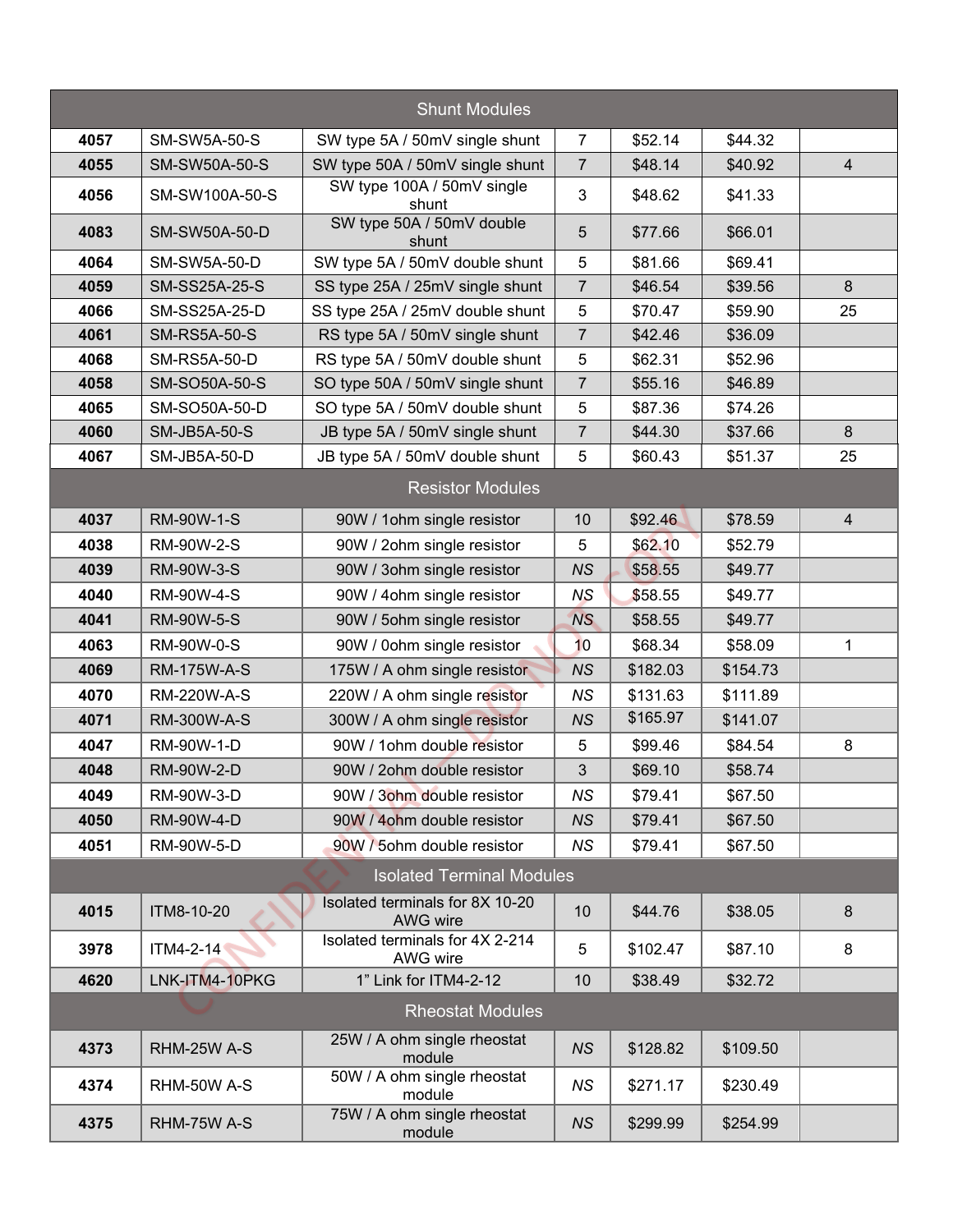| 4376                        | <b>RHM-100W A-S</b>  | 100W / A ohm single rheostat<br>module                         | NS              | \$324.59 | \$275.90 |                         |  |  |
|-----------------------------|----------------------|----------------------------------------------------------------|-----------------|----------|----------|-------------------------|--|--|
| 4377                        | <b>RHM-150W A-S</b>  | 150W / A ohm single rheostat<br>module                         | NS              | \$333.10 | \$283.14 |                         |  |  |
| <b>DIN Rail Accessories</b> |                      |                                                                |                 |          |          |                         |  |  |
| 4391                        | <b>DIN-12-K</b>      | DIN rail kit, 12" (1 each) for 14 x<br>12 enclosure            | 20              | \$33.25  | \$28.26  |                         |  |  |
| 4392                        | <b>DIN-14-K</b>      | DIN rail kit, 14" (1 each) for 14 x<br>12 enclosure            | 20              | \$33.25  | \$28.26  |                         |  |  |
| 4393                        | <b>DIN-16-K</b>      | DIN rail kit, 16" (1 each) for 18 x<br>16 enclosure            | 20              | \$36.21  | \$30.78  |                         |  |  |
| 4394                        | <b>DIN-18-K</b>      | DIN rail kit, 18" (1 each) for 18 x<br>16 enclosure            | 20              | \$35.13  | \$29.86  |                         |  |  |
| 4395                        | <b>DIN-24-K</b>      | DIN rail kit, 24" (1 each) for 24 x<br>24 enclosure            | 20 <sub>2</sub> | \$36.50  | \$31.03  | $\overline{\mathbf{4}}$ |  |  |
| 4024                        | MDS-1                | DIN rail kit, single module<br>position (1 each)               | 5               | \$23.75  | \$20.19  | $\mathbf{1}$            |  |  |
| 4572                        | DRS-10PKG            | DIN rail stop (10 Pack)                                        | 5               | \$17.18  | \$14.60  | 3                       |  |  |
| <b>Terminals (Lugs)</b>     |                      |                                                                |                 |          |          |                         |  |  |
| 3961                        | TB-250-6             | 250 kcmil - 6 AWG bolted<br>terminal lug, 5/16" stud<br>(Each) | 10              | \$29.36  | \$24.96  |                         |  |  |
| 4405                        | TB-2-14-10PKG        | #2-14 AWG bolted<br>terminal lug, 1/4" stud (10 pack)          | 5               | \$97.47  | \$82.85  | $\overline{7}$          |  |  |
| 4406                        |                      |                                                                |                 |          |          |                         |  |  |
|                             | TB-0-8-10PKG         | #0-8 AWG bolted terminal lug,<br>1/4" stud (10 Pack)           | 5               | \$100.76 | \$85.65  | $\mathbf{1}$            |  |  |
|                             |                      | Packaged Link Bars for Shunts                                  |                 |          |          |                         |  |  |
| 4402                        | <b>LNK-116-10PKG</b> | 1/16" offset header shunt link<br>$(10$ Pack)                  | 5               | \$59.00  | \$50.15  | $\overline{2}$          |  |  |
| 4403                        | LNK-316-10PKG        | 3/16" offset header shunt link<br>$(10$ pack)                  | 5               | \$59.00  | \$50.15  | $\mathbf{1}$            |  |  |
| 4404                        | LNK-516-10PKG        | 5/16" offset header shunt link<br>$(10$ pack)                  | 5               | \$118.19 | \$100.46 |                         |  |  |
|                             |                      | <b>Enclosure Accessories</b>                                   |                 |          |          |                         |  |  |
| 4570                        | <b>MEPK 2-10</b>     | Round pole enclosure<br>mounting kit, 2-10" DIA                | 10 <sup>1</sup> | \$73.66  | \$62.61  | $\overline{4}$          |  |  |

## **CONDITIONS OF USE**

- o Dairyland will ship no later than the third business day following the day of receipt of a complete purchase order. We will strive to ship early.
- o If you are unsure of product and accessory pairing, please reference the Products and/or Product Accessories pages on our website o[r Contact Us.](https://www.dairyland.com/customer-service/contact-us)
- o A complete purchase order contains all necessary information for shipment and confirmation of **End Use Destination** (Country/State)